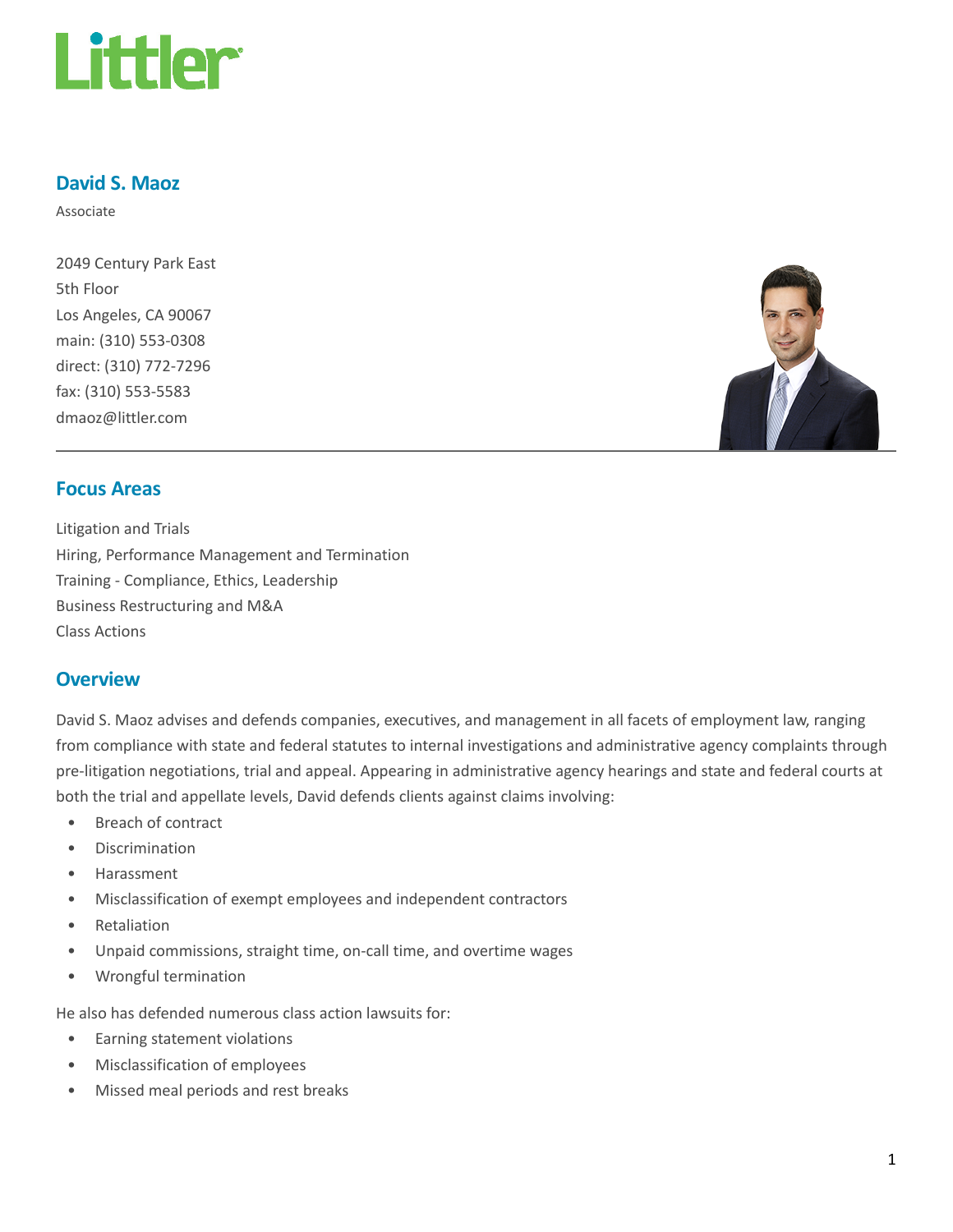

In addition to his litigation practice, David frequently advises clients regarding compliance with federal, California and local employment law, including assisting companies and management with preparing and dealing with:

- Arbitration agreements
- Employee handbooks
- Meal period waivers
- Medical leave qualifications and requirements (state and federal)
- Terminations of employment
- Workforce restructuring
- Unionized workforces

In addition to significant experience in labor and employment law, David has experience representing companies in bankruptcy, commercial litigation, and real estate transactions. His professional experience is further complemented by first and second chair trial and mediation experience and the completion of graduate level coursework in mediation and arbitration. David has represented private Fortune 50 companies and entrepreneurial start-ups in the following industries:

- Aerospace
- Broadcasting
- Education
- Insurance
- **Manufacturing**
- Restaurant
- Retail
- Staffing
- Transportation

David also has experience counseling and defending cities, counties, elected officials, school districts, and universities.

While in law school, David was a member of the Pepperdine Law Review.

## Professional and Community Affiliations

- Member, American Bar Association
- Member, Los Angeles County Bar Association
- Member, Beverly Hills Bar Association
- Member, Sigma Phi Epsilon Fraternity

#### Recognition

- Dean's List, 2002-2004
- Golden Key International Honour Society